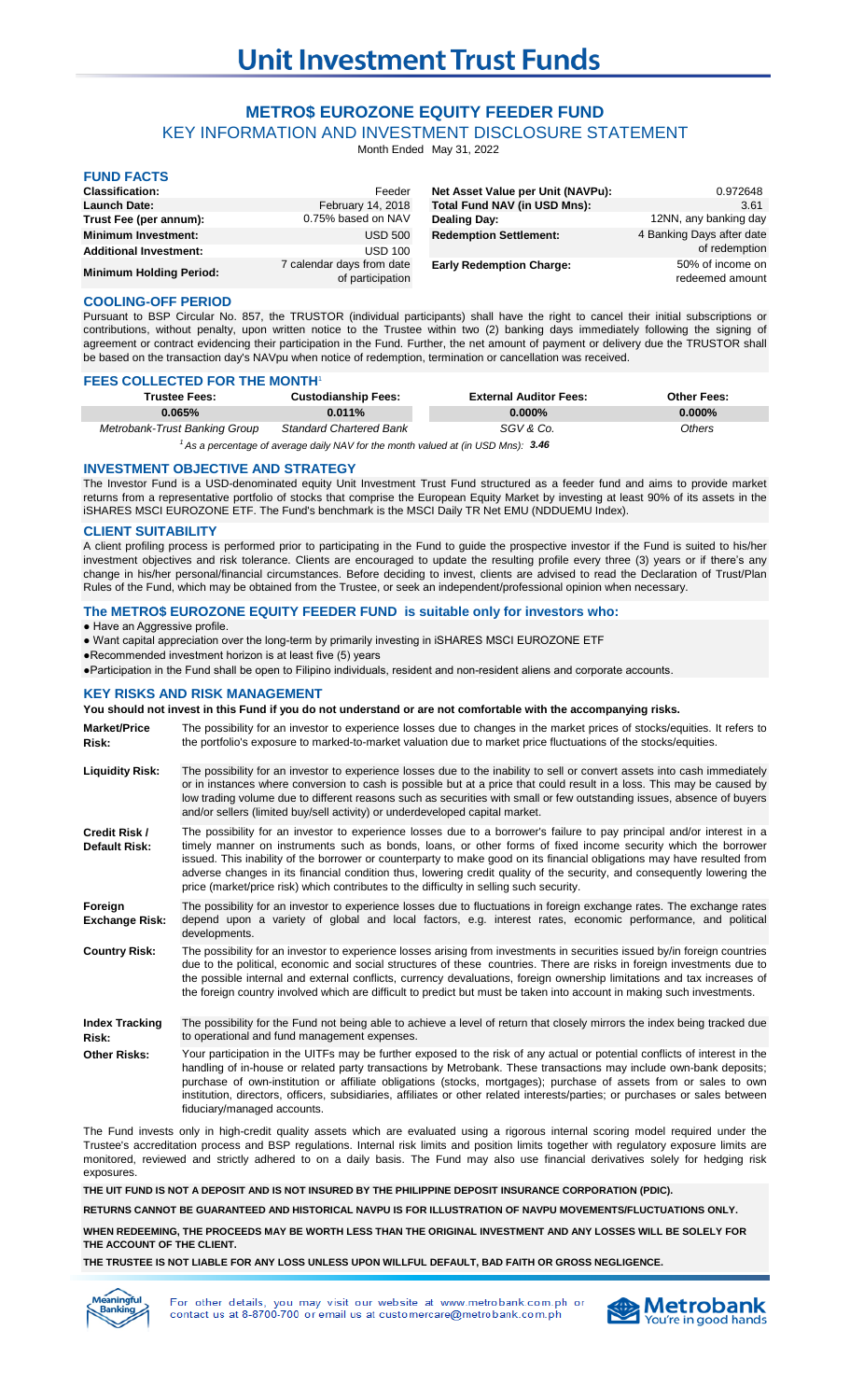## **FUND PERFORMANCE AND STATISTICS as of May 31, 2022**

*(Purely for reference purposes and is not a guarantee of future results)*

## **NAVPu GRAPH NAVPu OVER THE PAST 12 MONTHS**



## **CUMULATIVE PERFORMANCE**

|                                | Month  | 3 Months   | <b>6 Months</b> | l Year                               | 3 Years | 5 Years | <b>Since</b> |
|--------------------------------|--------|------------|-----------------|--------------------------------------|---------|---------|--------------|
|                                |        |            |                 |                                      |         |         | Inception    |
| <b>Fund</b>                    | 4.162% | $-4.702%$  | $-11.877\%$     | -16.579%                             | 12.155% | N/A     | $-2.735%$    |
| <b>Benchmark</b>               | 2.117% | $-0.207\%$ | $-13.088\%$     | $-15.958\%$                          | 17.949% | N/A     | 5.225%       |
| <b>BARTEALIA AALIBAAITIALI</b> |        |            |                 | MAR JA ITALISILAR AMMIRIMARIN MILITA |         |         |              |

| <b>PORTFOLIO COMPOSITION</b>                                  |           | <b>TOP 10 HOLDINGS OF THE TARGET FUND</b> |           |  |
|---------------------------------------------------------------|-----------|-------------------------------------------|-----------|--|
| <b>Allocation</b>                                             | % of Fund | <b>Name</b>                               | % of Fund |  |
| <b>IShares MSCI Eurozone ETF</b>                              | 97.87%    | 1. ASML HOLDING NV                        | 4.88%     |  |
| Time Deposits                                                 | 2.19%     | 2. LVMH                                   | 3.71%     |  |
| Cash                                                          | $-0.02\%$ | 3. TOTALENERGIES                          | 3.09%     |  |
| Other Receivables - Net of Liabilities <sup>6</sup>           | $-0.04\%$ | 4. SANOFI SA                              | 2.53%     |  |
| $6$ Includes accrued income from investments receivables from |           | 5 SAP                                     | 2.17%     |  |

| Sector Allocation of the Target Fund |        |
|--------------------------------------|--------|
| Industrials                          | 15.37% |
| <b>Consumer Discretionary</b>        | 15.11% |
| Financials                           | 14.99% |
| Information Technology               | 12.61% |
| <b>Health Care</b>                   | 8.09%  |
| <b>Consumer Staples</b>              | 7.87%  |
| <b>Materials</b>                     | 7.07%  |
| Utilities                            | 6.58%  |
| Energy                               | 5.27%  |
| Communication                        | 4.86%  |
| <b>Real Estate</b>                   | 1.38%  |
| <b>DEI ATEN DADTY TRANSACTIONS</b>   |        |

#### **RELATED PARTY TRANSACTIONS**

| <b>Related Party</b> | <b>Transaction</b> | <b>Market Value</b><br>(in USD Mns) |
|----------------------|--------------------|-------------------------------------|
|                      |                    |                                     |

- nothing to report -

*Investments in the said outlets were approved by the Trust Committee. Likewise, all related party transactions are conducted on an arm's length and best execution basis and within established limits.*

## **TARGET FUND FACTS**

**Name of Target Fund:** *iShares MSCI Eurozone ETF* **Domicile:** United States of America **Fund Currency:** US Dollar **Regulator:** Securities and Exchange Commission **Fund Manager:** BlackRock Fund Advisors **Inception Date:** July 25, 2000 **Benchmark:** MSCI EMU Index

## **IESTMENT OBJECTIVE**

**Administrator, Custodian and Transfer Agent:**  State Street Bank & Trust Company

0.82% Information Ratio<sup>4</sup> Tracking Error<sup>5</sup>

Sharpe Ratio<sup>3</sup>

**Highest** Lowest

*<sup>2</sup>Volatility measures the degree to which the Fund fluctuates vis-à-vis its average return over a period of time. The lower the number, the more stable the Fund's return is relative to its average return over time.* 

**STATISTICS OF THE TARGET FUND**

Volatility, Past 1 Year *(in %)* <sup>2</sup>

1.190079 0.878648

> 14.96% -1.11 -0.15

*<sup>3</sup>Sharpe Ratio is used to characterize how well the return of a Fund compensates the investor for the level of risk taken. The higher the number, the better.*

*4 Information Ratio measures reward-to-risk efficiency of the portfolio relative to the benchmark. The higher the number, the higher the reward per unit of risk.*

*5 Tracking Error measures the deviation between the Fund's return and benchmark return since the Fund's inception. The lower the number, the more aligned the Fund's return is with the benchmark. (Starting September 2021 report the basis for the Tracking Error computation is since the Fund's inception.)*

| <b>Allocation</b>                                              | % of Fund | <b>Name</b>                          | % of Fund |
|----------------------------------------------------------------|-----------|--------------------------------------|-----------|
| <b>IShares MSCI Eurozone ETF</b>                               | 97.87%    | 1. ASML HOLDING NV                   | 4.88%     |
| Time Deposits                                                  | 2.19%     | 2. LVMH                              | 3.71%     |
| Cash                                                           | $-0.02%$  | 3. TOTALENERGIES                     | 3.09%     |
| Other Receivables - Net of Liabilities <sup>6</sup>            | $-0.04%$  | 4. SANOFI SA                         | 2.53%     |
| $6$ Includes accrued income from investments, receivables from |           | 5. SAP                               | 2.17%     |
| brokers/counterparties and unpaid expenses.                    |           | 6. SIEMENS N AG                      | 2.10%     |
|                                                                |           | 7. ALLIANZ                           | 1.78%     |
|                                                                |           | 8. LOREAL SA                         | 1.77%     |
| <b>Sector Allocation of the Target Fund</b>                    |           | 9. LAIR LIQUIDE SOCIETE ANONYME POUR | 1.73%     |
| Industrials                                                    | 15.37%    | 10. SCHNEIDER ELECTRIC               | 1.56%     |

The Target Fund seeks to track the investment results of an index composed of large- and mid-capitalization equities from developed market countries that use the Euro as their official currency.

Fund Performance Report and relevant information about the iShares MSCI Eurozone ETF can be viewed and downloaded through www.iShares.com.